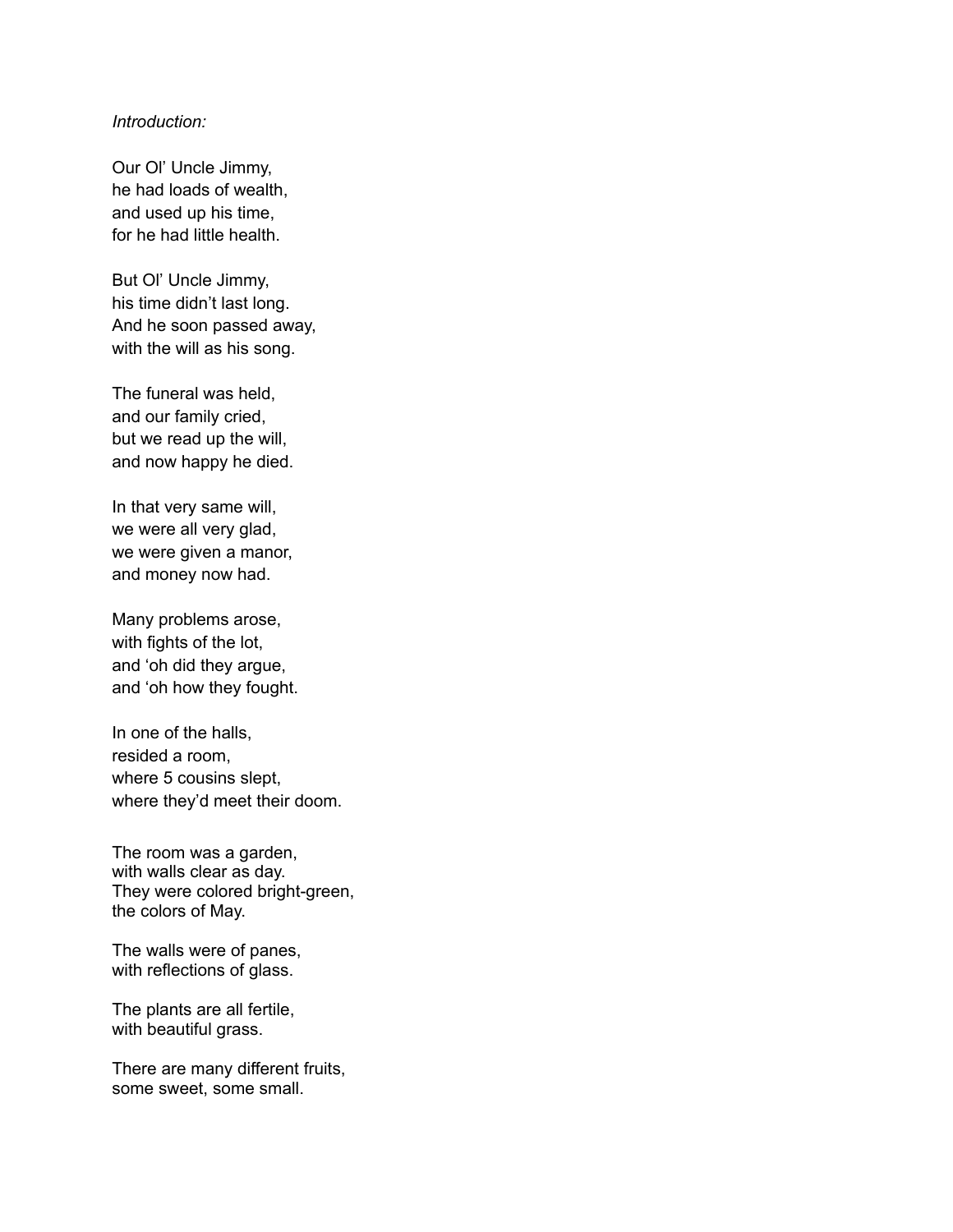Here we watch a construction of anger, too tall.

*Maroosa:*

So I'm planting my strawberries, On my own property I've worked so hard And I've gotten so far

my dream to grow this garden Has bloomed like a flower, And nobody else has my power.

To grow a garden as beautiful as mine, Start out slow, it will take some time.

Along comes Shaquisha Denel, waving her hands.

Hot-headed Half-hearted Shaquisha leaves me annoyed. I'd lock her up forever, and call her forbidden. Forehead fungus flakes fall on my fabulous garden.

Shaquisha Denel.. ..Belongs in the garbage

*Shaquisha:*

My fungus will burn, you take one look and you'll want to turn.

Once you catch my symptoms you'll be like me so if you don't want that then stay 6 feet

I've always hated Maroosa with her big fat forehead so clean that the sunlight talks to it, looking like her hairline receded like a 5 head.

I look at Maroosa as she plants her fruits I run up to her and stomp on her fruits with my boots.

I had some of my flake fungus fall on her fruits, do not eat too much or you will dodo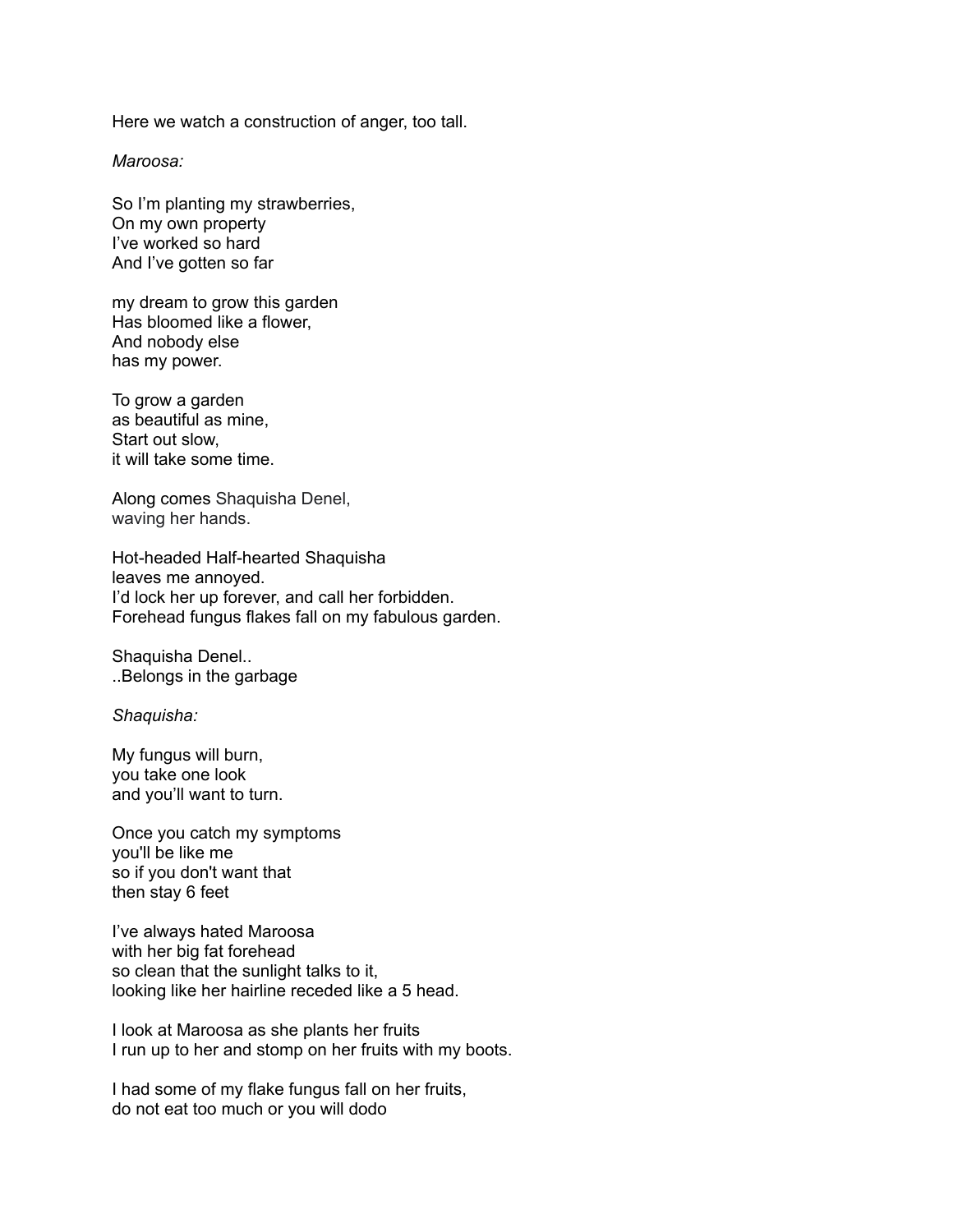and have my symptoms too.

I run away with no regret as I scream: Shaquisha! My name is the best. Always remember you can't get at my level because if you ever try to I can demolish you just by looking at you. My eyes can kill if I wanted it to!

I hate every single person in this garden so called my "cousins" If i could take you guys down I would do it with no hesitation.

So trust me Maroosa watch your back because I can give you forehead fungus and you will never get your forehead back.

## *Curtis:*

I am a rat, the rattiest brat, with a tail way too flat, I cannot fix that.

I sleep in the sewer, below the garden. I smelled strawberries and so, I barged in.

There was a group of dumb-fools, arguing about. They yelled and they fought, and I heard it, no doubt.

I snuck from behind, being real' sneaky, I know I'm a jerk, but I like being cheeky.

I took the biggest bite of the strawberry I saw, but coughed it back down, and stared at my paw.

The strawberry I ate had specks of white dust, and the top of my head began to form crust. They all stared at me, completely in shock, and I slammed the top of my head, with the sharpest rock.

I got a concussion, with a ring in my head,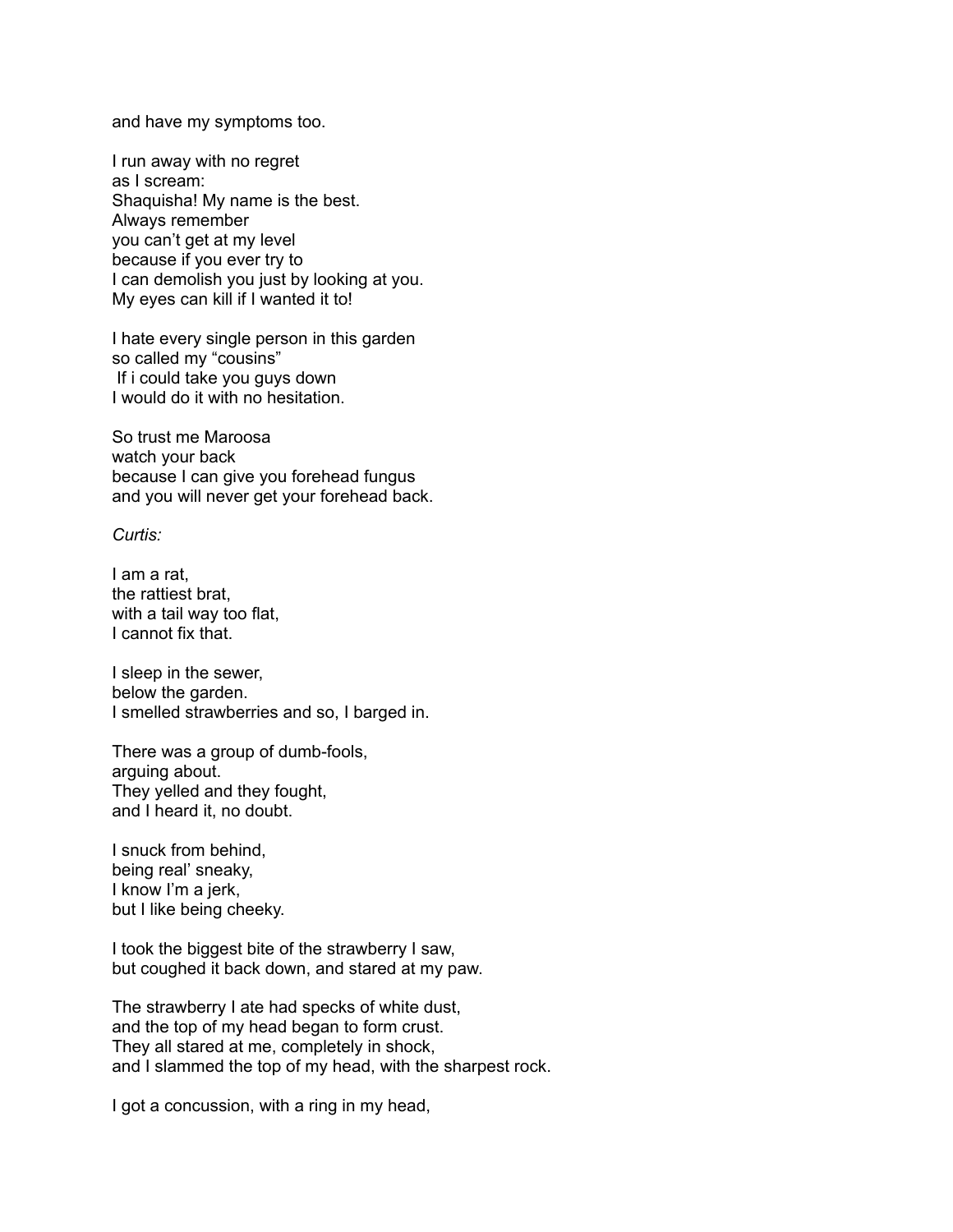I passed out on the floor, and was presumed to be dead.

*Stegolophosaurus:*

I was not going to fall for some poisoned strawberries unlike Curtis because I am a carnivore and I'd rather have some of my leftover ham That's as delicious as a dodo (bird) from yesterday's thanksgiving

Seriously, YOU SHOULDN'T HAVE EATEN THE STRAWBERRIES CURTIS!

*Rissa:*

"Damn, I was starving," I just entered the garden and the first thing I saw, Maroosa and Shaquisha fought, "What idiots!" I murmured*.*

Then I saw what looked like Fresh, Delicious, and Beautiful strawberries, and that's when I knew, "This must be the work of Maroosa," I whispered.

I grabbed a few of the strawberries. those idiots didn't see.

But then I picked them up, they had weird, white splotches on them.

"GROSS!" I yelled.

I ran to the pond to wash off the splotches. I took a closer look, Rolled my eyes back, And what I saw was that:

Shaquisha's DISGUSTING fungus Had poisoned them: Innocent, beautiful, amazing, My favorite fruit That I was going to munch on. Don't know if there was any time to save them, Shaquisha! You ruined! **MY LUNCH!!**